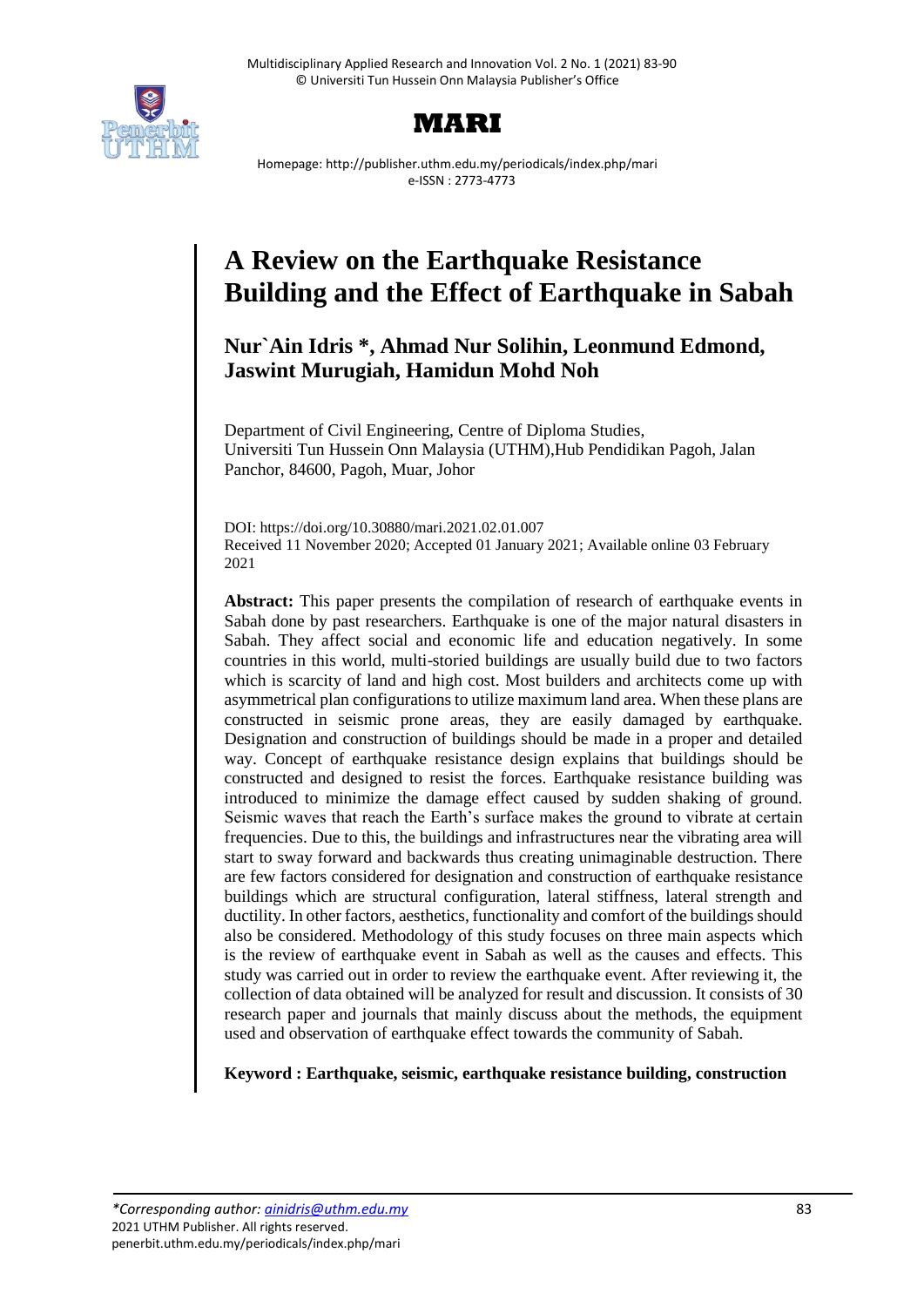#### **1. Introduction**

 Natural disasters like earthquakes can often disrupt the day-to-day activities of a business enterprise that suffered from the damages [1], [2], which in turn, will also affect the performance of the enterprise. Many previous studies on earthquake aftermath have been focused on the numerical and geological methodology to measure the overall impact of the disaster in terms of the values of loss and risk intensity [3], [4]. Similarly, several studies on the impact of earthquake in tourism sector have emphasized on the quantitative impact, like loss in revenue and tourist arrivals rate. However, there is still lack of extant studies explore the impact of earthquake to small-scale accommodation business which play a major role in contributing to the socio-economic growth in many countries [5]. In addition, there is little studies focus on exploring respondent's experience and perceptions about the impact of earthquake to their day-to-day activities for pre-disaster, during and post disaster [6]. It has been recognized in many previous studies on business performance that individual's behaviors like perceptions, experiences and processes have largely been employed in order to gather a more complete picture of the phenomenon under investigation, rather than seeking statistical significance. Therefore, the objective of this paper will be achieve by review and compilation of research of earthquake events in Sabah done by past researchers. In other hand, the effect of earthquake towards building, community and economy in Sabah will be obtain in this paper.

#### **2. Methododology**

 This study has been undertaken as systematic literature review (SLR) to collect the data and results from previous study. It will explain more about the preferred required report paper. There are three phases will be will be focus on such as identification, screening and eligibility process. For more understanding about the phase to achieve the goal of this review, the flow diagram of the process carried out as shown in Figure 1.

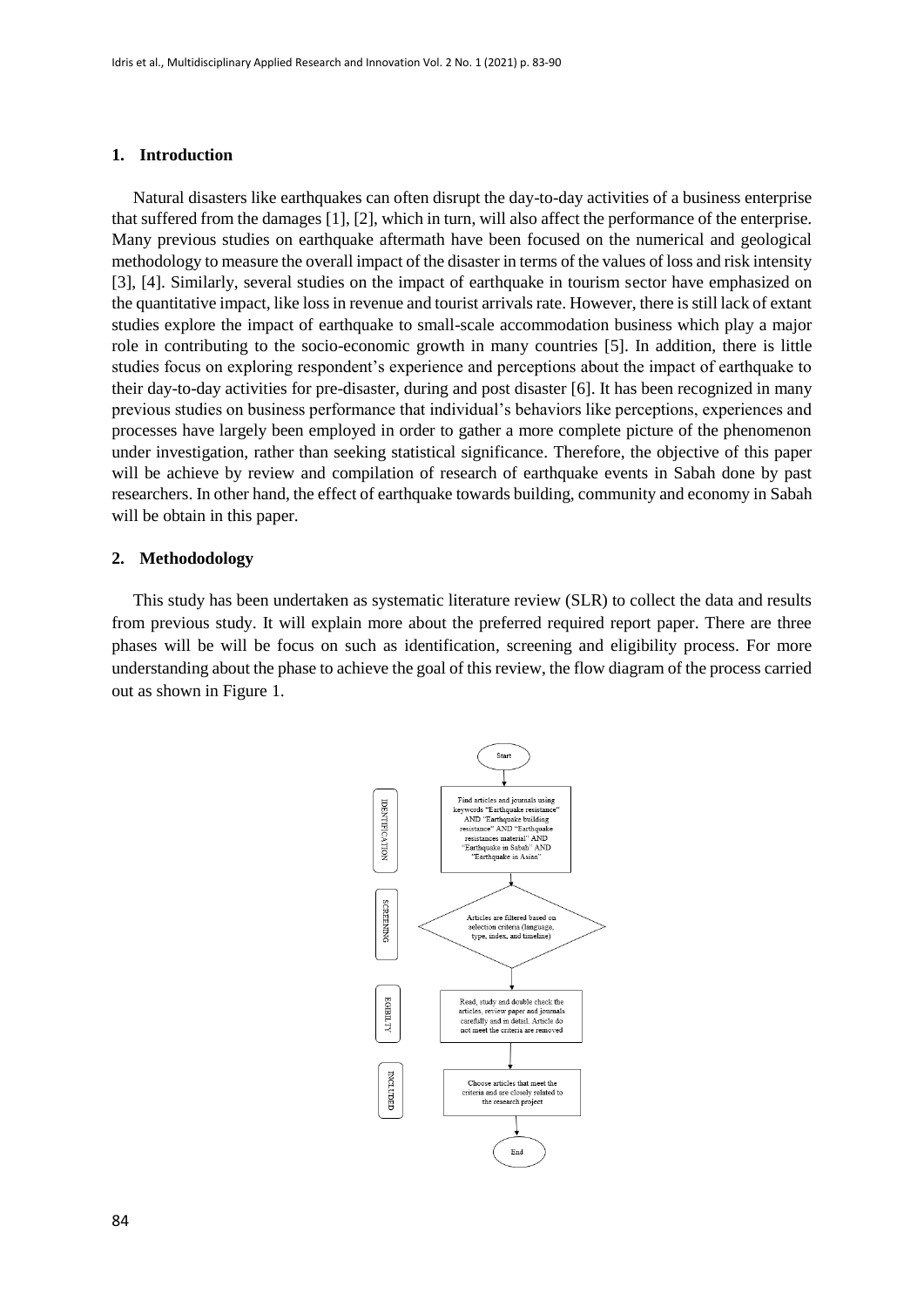# **Figure 1: Flow diagram of the process involved**

# 2.1 Systematic Review Process

The systematic review process is the method that is used manually to evaluate the findings in such studies. Three phases are being taken in this part to finalize the best and most specific research required. Identification, screening and eligibility are the phases. All the data and information obtained from the review the paper will be reported and displayed in table form.

# 2.2.1 Identification

 The keywords start with "Earthquake Resistance" AND "Earthquake building resistance" AND "Earthquake resistant material" AND "Earthquake in Sabah" AND "Earthquake in Asia". There is a lot of results that was identified from the google search engine.

### 2.2.2 Screening

 Next, the results from the first step were filtered or screening. It is because most of them were not in the criteria such as the reader is hard to understand the language used, the context in the articles or journals is not like the type the reader wants. More than that, the journal or article paper doesn't have enough indexes to understand the objective of the content. More, the timeline may be too old or too far away from the modernization era because of the future engineer need to update the knowledge due to the passage of time.

# 2.2.3 Eligibility

 After that, those journals through an eligibility phase. The journals or articles were double check or read carefully to find the most suitable journal that is related to the topic of the project. The article that does not meet the criteria will be removed. The last phase is included which is there are about 30 articles that were chosen because of the closely related to the project.

# 2.2.4 Data Analysis

The data of the selected papers were classified according to each criterion to show:

- The event of earthquake in Sabah
- Method for observing the earthquake in Sabah
- Effect of earthquake in terms of social, economy

# **3. Results and Discussion**

The results and discussion section presents data and analysis of the study. This section were organized based on the stated objectives, the chronological timeline, different case groupings, different experimental configurations, or any logical order as deemed appropriate.

#### 3.1 Results

Table 1 summarizes the method that have been used by researchers in earthquake study in Sabah.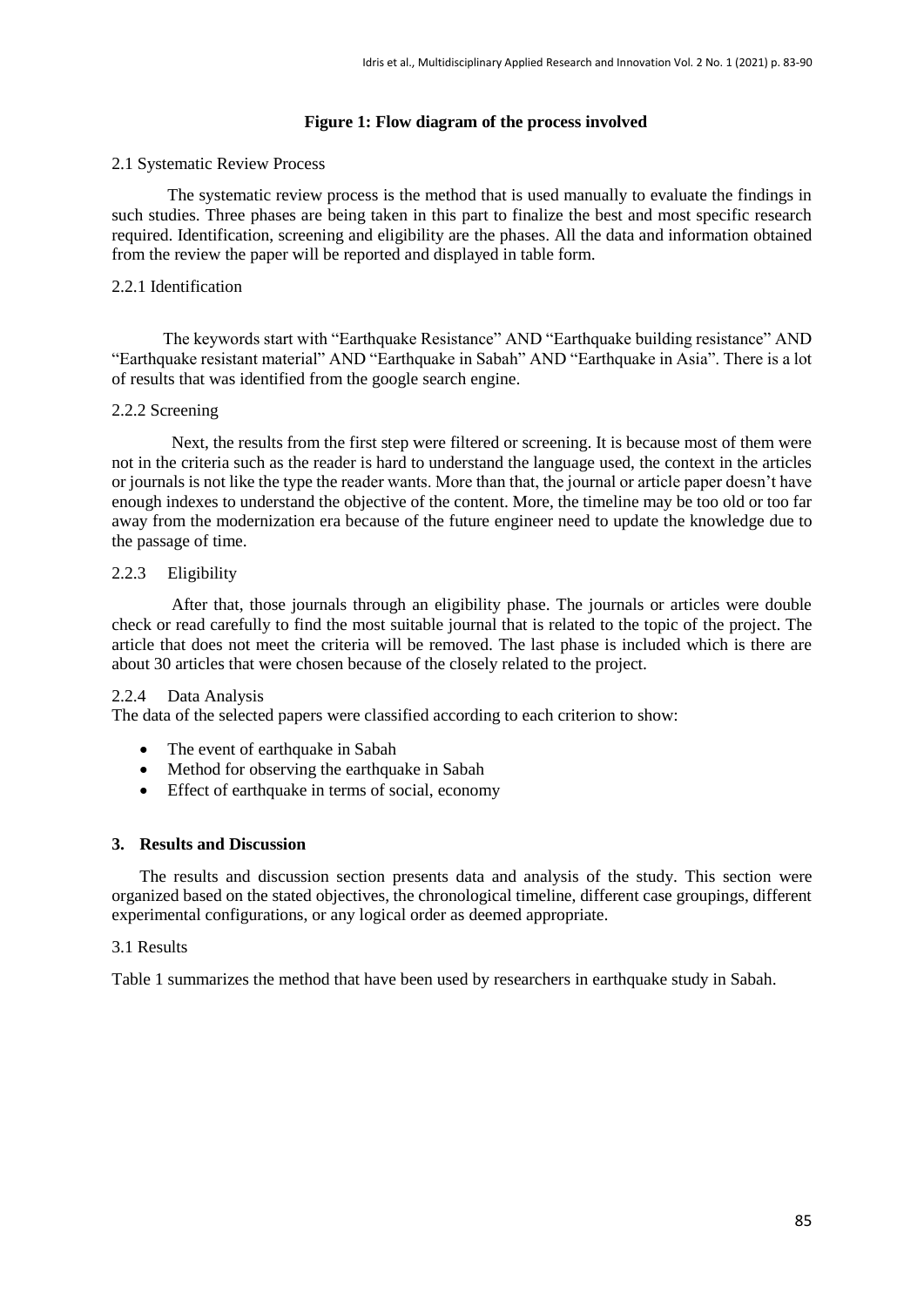| N <sub>0</sub> | Title                                                                                                                                                | Author                                                                                                                                                  | Aim                                                                                                                                                                                                                                                                                                                                   | Method for<br>Observation                                                                                                                                                                                                                                           |
|----------------|------------------------------------------------------------------------------------------------------------------------------------------------------|---------------------------------------------------------------------------------------------------------------------------------------------------------|---------------------------------------------------------------------------------------------------------------------------------------------------------------------------------------------------------------------------------------------------------------------------------------------------------------------------------------|---------------------------------------------------------------------------------------------------------------------------------------------------------------------------------------------------------------------------------------------------------------------|
| 1              | Application of<br>GIS for<br>Earthquake<br><b>Threat Mapping</b><br>in Sabah.                                                                        | Rasyidah<br>Raduan,<br>Mohd Effendi<br>Daud, Masiri<br>Kaamin, 2018                                                                                     | To investigate the<br>potential of earthquake<br>threats in certain areas.                                                                                                                                                                                                                                                            | Use GIS<br>1.<br>(Geographic<br>Information<br>System)<br>Determination of<br>2.<br><b>Threat Index</b><br>Qualitative                                                                                                                                              |
| $\overline{2}$ | The Impact of<br>Earthquake on<br><b>Small Business</b><br>Performance:<br>Evidence from<br>Small<br>Accommodation<br>Services in<br>Ranau, Sabah    | Noor Fazlinda<br>Fabeil,<br><b>Kamarul Mizal</b><br>Marzuki,<br>Izyanti Awang<br>Razli, Mohd<br>Rizwan Abd<br>Majid, Marry<br>Tracy anak<br>Pawan, 2019 | To discover the impact<br>in business<br>performance of small<br>accommodation<br>business in Ranau<br>before, during and<br>after earthquake.<br>To identify level of<br>disruptions of<br>earthquake in terms of<br>business operation,<br>physical facilities and<br>employee emotional.                                           | Carry out face to<br>1.<br>face structured<br>interviews among<br>33 managers.                                                                                                                                                                                      |
| 3              | Probabilistic<br>Seismic Hazard<br>Assessment of<br>East Malaysia<br>using Proposed<br><b>Empirical GMPE</b><br>for Shallow<br>Crustal<br>Earthquake | Noor Sheena<br>Herayani Binti<br>Harith, 2016                                                                                                           | To determine the fault<br>characteristic<br>mechanism and<br>layouts for East<br>Malaysia region.<br>To produce a local<br>ground motion<br>prediction equation<br>(GMPE) suitable for<br>the region.<br>To determine the peak<br>ground acceleration<br>(PGA) and response<br>spectral acceleration<br>(RSA) to be a plot in<br>map. | Determination of<br>$\mathbf{1}_{\cdot}$<br>the fault<br>characteristics<br>mechanism and<br>layouts for the<br>East Malaysia<br>region.<br>Develop a new<br>2.<br>ground motion<br>prediction in terms<br>of peak ground<br>acceleration and<br>response spectrum. |
| 4              | A Study on the<br>Earthquake<br>Generating<br><b>Faults in Ranau</b><br>region, Sabah<br>using Satellite<br>Images and Field<br>Investigation        | Navakanesh M<br>Batmanathan,<br>2018                                                                                                                    | To map the fault zones<br>across Ranau region<br>with the help of<br>Satellite Images<br>To identify sub-<br>surface geometry of<br>faults by GPR<br>investigation.                                                                                                                                                                   | <b>ESRI AreGIS</b><br>1.<br>software<br>Morphometric<br>2.<br>Analysis<br>3.<br>Ground<br>Penetrating<br>Radar (GPR)                                                                                                                                                |

| <b>Table 1: Summarization of Method used for Observation</b> |  |  |
|--------------------------------------------------------------|--|--|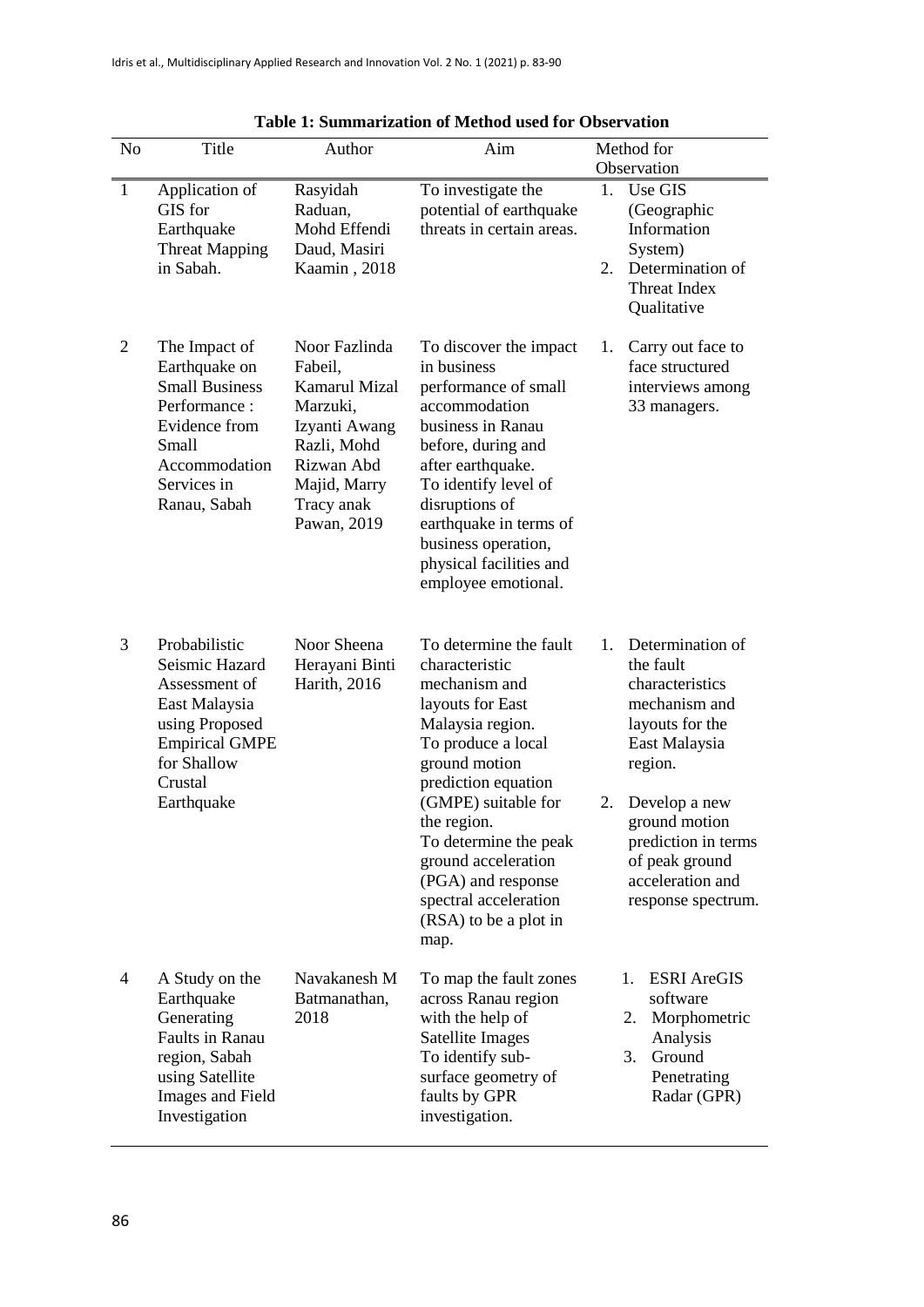The result was collected from the chosen method which the journals and articles were found by Google Scholar and go through another 3 phases which is screening, eligibility, and included.

#### 3.2 Discussions

According Earthquake Track [7],[8], there was a big incident happened in Ranau, Sabah. On 5<sup>th</sup> June 2015 an earthquake in Sabah, especially at Ranau was happened with a magnitude of 6.0 and it was lasted for 30 seconds. Earthquake in Ranau Sabah which called the strongest earthquake happened in Malaysia. Malaysian Meteorological Department [9] also reported that the state of Sabah was the most affected by the earthquake (magnitude scale) with earthquake-related points such as Ranau, Lahad Datu, Kudat, Sandakan, Semporna and Tawau [10]. This puts the state of Sabah geographically vulnerable to the threat of high-level earthquakes, including Ranau tourism destinations. The Ranau earthquake causes massive landslides were shaking around the Mount Kinabalu Mountain. Based on Tija [11], the Ranau earthquake is shacked by the active movement that gives a lot of damages in that area. It was because Ranau is placed near the regional fault zone. Crocker error and Zone error are the two error involved in this earthquake.

The main cause of the Ranau earthquake happened in Sabah is active fault line. Sabah is receiving forces from the three main tectonic plates [12]. These three tectonic plates are interacted each other. The origin location of Sabah is on the southeast Eurasia Plate, Philippine Plate and Pacific Plate. The Eurasian plate is colliding with the Philippine and Pacific Plate which move west about 10 cm per year. Furthermore, the Australian Plate moves at the speed of 7cm per year to the north. This makes the plates all moves actively and not in stable condition. Seismic waves happened when the energy released after an earthquake [13]. Seismic waves contain three types of waves which are primary, secondary and surface waves [14].



**Figure 2: Tectonic setting of Sabah showing major plate movements [23]**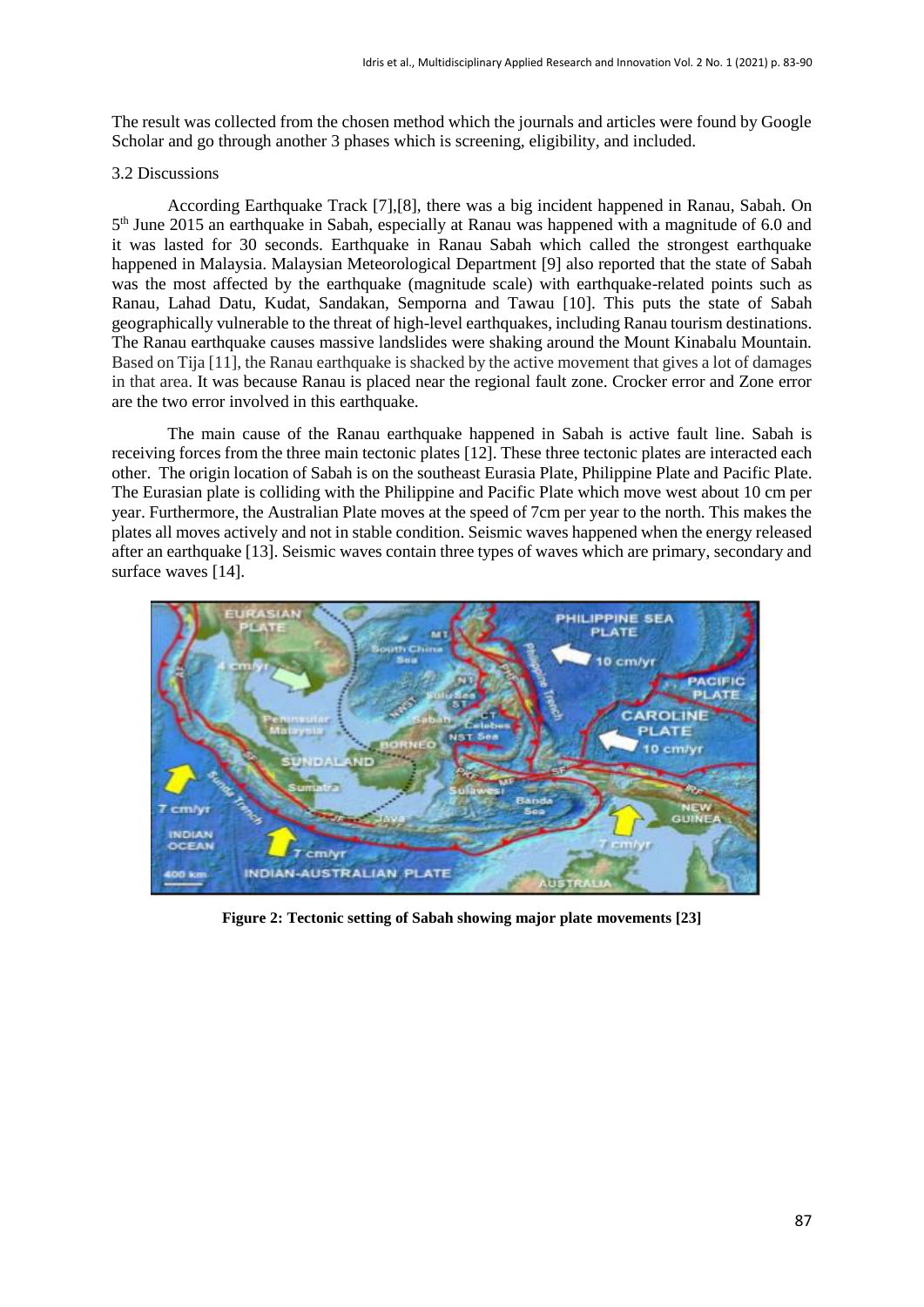

**Figure 3: Statistic of Sabah Earthquake [19]**



**Figure 4: Record of felt earthquake observed in Ranau from 2016 to May 2017 [16]**

 During this earthquake, infrastructures were severly damaged. There are 23 schools and Ranau Mosque was damaged by this earthquake. Figure 2 show the tectoning setting in Sabah while Figure 3 shows the events of earthquake based on years in Sabah. There were increasing lately. Houses near the Mount Kinabalu also damaged. The construction buildings located in Kota Belud dan Tuaran were also affected by Ranau earthquake [15]. There was also got water supply distruption after the main drainage was leaked and broked near the area Kundasang and Ranau. Many factories also affected by the leakage of leaking tanks during this earthquake. Figure 4 shows the number of earthquake events by the local magnitude in year 2016 untill 2017 in Ranau. The highest peak that earthquake were confirmed in Ranau is magnitude 4 and mostly earthquake that were happen in Ranau are 2.6 and 3 magnitude.

 One of the method is used to prevent earthquake is probabilistic seismic hazard analysis. The probabilistic seismic hazard analysis is used to develop ground motion. The strong ground motion forecasts is needed in probabilistic seismic hazard analysis to estimate the earthquake parameter which includes dispersal paths, geological condition and characteristics of earthquake. Estimate earthquake hazards are the most effective way to reduce earthquakes [16], [17]. The most effective way to reduce earthquakes. It is might be helpful to do better design in the construction of buildings [18].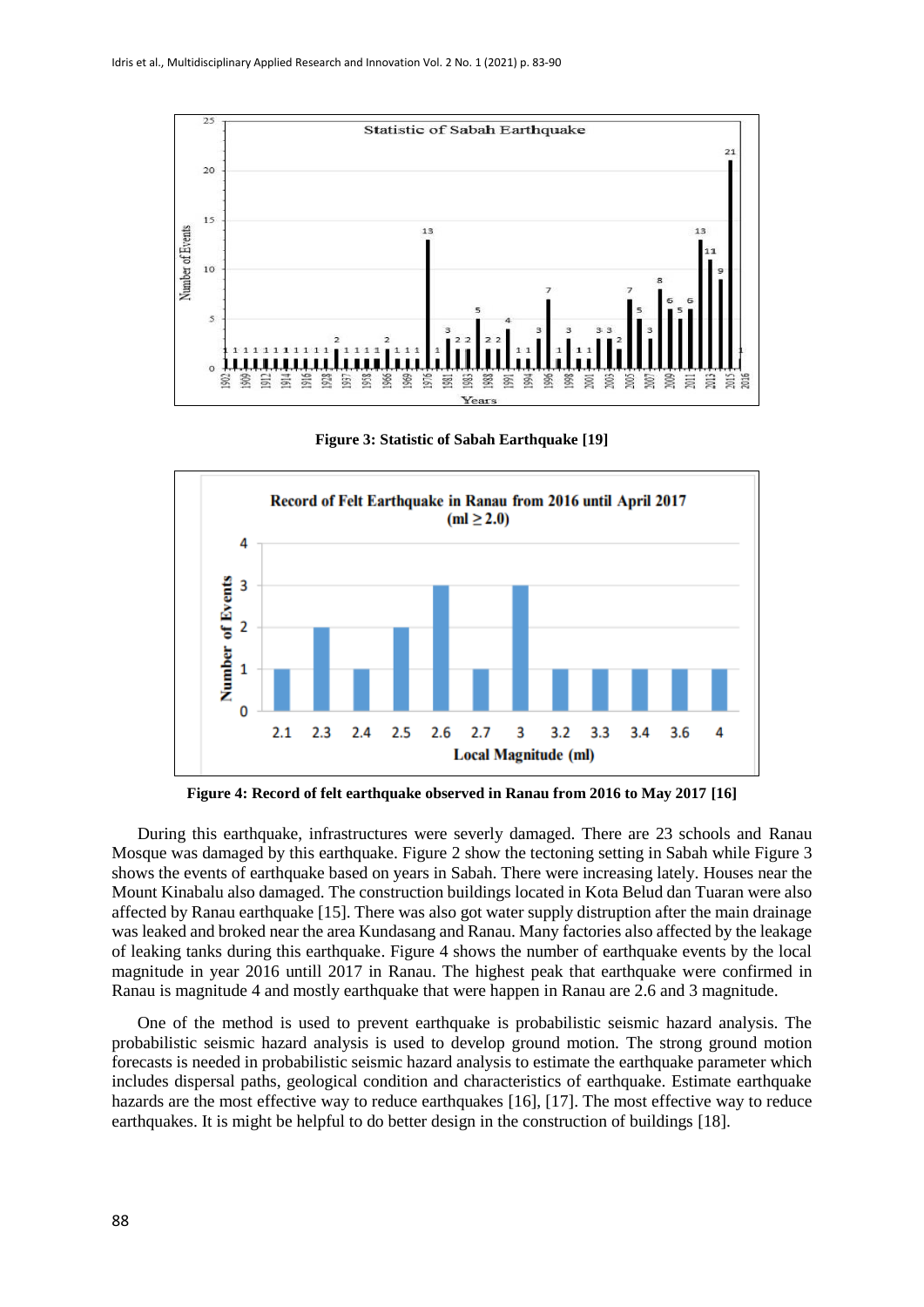#### **5.0 Conclusion**

 As a conclusion, this study has successfully covered few researcher methods on investigating the earthquake event in Sabah. The objectives of this project have been achieved. This study is beneficial to all people in Sabah especially the one that lives near the predicted areas of earthquake event [19]. Moreover, earthquake events are highly predictable when the preferred location have a history of earthquake [20], [21], [22]. This compilation of earthquake studies done by past researchers will enable us to know and track the development of earthquake recovery program and earthquake resistance buildings [23], [24]. By having this report, it is also important for the society as it will create awareness of earthquake thus making the whole neighborhood safer than it always been [25].

#### **Acknowledgement**

The authors would like to thank the Centre of Diploma Studies, Universiti Tun Hussein Onn Malaysia (UTHM) for its support.

#### **References**

- 1] Amin E Khalil,Ismail A Abir1, Hanteh Ginsos, Hesham E Abdel Hafiez and Sohail Khan. (2017). Probabilistic seismic hazard assessments of Sabah, east Malaysia: accounting for local earthquake activity near Ranau. Journal of Geophysics and Engineering. 13–25 (13pp).
- [2] Amin E Khalil , Ismail A Abir. (2018). Probabilistic seismic hazard assessments of Sabah, east Malaysia: accounting for local earthquake activity near Ranau.. Journal of Geophysics and Engineering. Vol 15 (2018) 13–25 (13pp).
- [3] Che Abas M R, 2001. Earthquake monitoring in Malaysia, Seismic Risk Seminar Seismological Division, Malaysian Meteorological Service.
- [4] Haluk Sucuoglu and Alphan Nurtug. (1995). Earthquake Ground Motion Characteristics And Seismic Energy Dissipation. Department of Civil Engineering. Vol 24, 1995-1213.
- [5] The Institution Of Engineers, Malaysia. (2005). position paper on issues related to earthquake. Iem council.
- [6] Mohd Hazreek, Z. A., R. S., Fauziah Ahmad, Devapriya Chitral Wijeyesekera and Mohamad Faizal Tajul Baharuddin (2012). Seismic Refraction Investigation on Near Surface Landslides at the Kundasang area in Sabah, Malaysia. Procedia Engineering, 50, 516-531.
- [7] Noor Sheena Herayani Binti Harith. 2015. Estimation Of Peak Ground Acceleration Of Ranau Based On Recent Earthquake Databases. Universiti Malaysia Sabah. Seminar Bencana, Grand Borneo Hotel, Kota Kinabalu, Sabah, 1-2 December 2015.
- [8] Shah. A. (2015). The Recent Sabah Earthquake, And Other Seismogenic Sources In North West Borneo. Universiti Brunei Darussalam.
- [9] Kuei-Hsiang Cheng. (2016). Plate Tectonics And Seismic Activities In Sabah Area. Kao Yuan University .ISSN 2289-8786.
- [10] Wang, Y., Wei, S., Wang, X., Lindsey, E. O., Tongkul, F., Tapponnier, P., & Sieh, K.(2017). The 2015 Mw 6.0 Mt. Kinabalu earthquake: an infrequent fault rupture within the Crocker fault system of East Malaysia. Springer Open, 1-12.
- [11] Rodeano Roslee, Ahmad Khairut Termizi, Elystarina Indan and Felix Tongkul. 2015. Earthquake.Vulnerability Assessment (EVAs): A study of Physical Vulnerability Assessment in Ranau area, Sabah, Malaysia. Universiti Malaysia Sabah. ASM Sc. J., 11, Special Issue 2, 2018 for SANREM, 66-74.